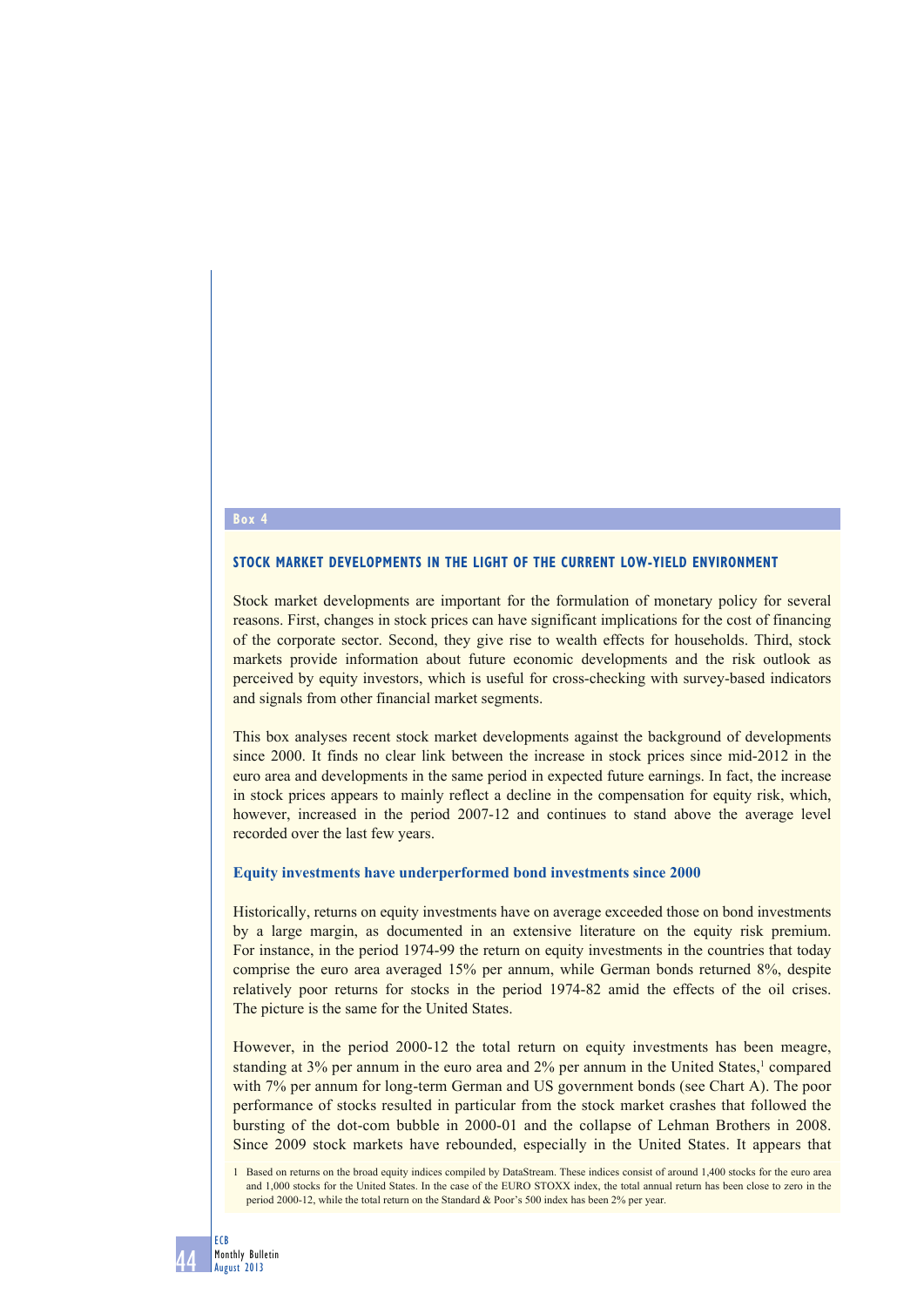## **ECONOMIC AND MONETARY DEVELOPMENTS**

Monetary and financial developments

**Chart A Returns on stocks and government bonds in the euro area and the United States**

(year-on-year percentage changes)







Sources: DataStream and ECB calculations. Notes: The stock indices used are the DataStream broad indices; stock market returns include dividends. The return on bonds is the total return on the REX index of current ten-year German government bonds and the Bank of America Merrill Lynch 7-10-year Treasury index for the United States. For 2013, the data refer to the period up to 1 August.

Note: The indices used are the Dow Jones EURO STOXX broad index for the euro area and the Standard & Poor's 500 index for the United States.

stock market developments in the euro area have decoupled somewhat from those in the United States amid the sovereign debt crisis in Europe. However, in the summer of 2012 stock prices in both economic areas began to increase strongly and this trend has continued in 2013, particularly in the United States (see Chart B) where, in absolute terms, stock price indices have risen to levels exceeding the pre-crisis peak. Recently, amid the discussion of taperingoff of quantitative easing in the United States, the stock markets in both economic areas have entered a phase of higher volatility (see Section 2.6), but overall the effect on stock prices has been modest and transitory. By contrast, developments in bond markets, particularly in the United States, have been characterised by relatively strong increases in yields.

## **Simple metrics suggest that stock market valuations are in line with historical averages**

In order to assess stock market valuations from a historical perspective, Charts C and D show dividend yields and price/earnings ratios from January 1973 to July 2013. The dividend yield on the euro area stock market currently stands around the average level recorded since 1973 (see Chart C). In the United States, the present dividend yield is somewhat below its average level, although it has been drifting upwards since 2000.<sup>2</sup> Turning to the price/earnings ratio (see Chart D), the euro area stock market has been valued in a range from 10 to 20 times earnings (i.e. earnings in the previous year), except when extreme market conditions have prevailed, such as during the economic crises in the 1970s, the dot-com bubble and in the period after the collapse of Lehman Brothers in 2008. The price/earnings ratio has increased from around 11 in mid-2012 to the current level of 15, which is in the middle part of the above-mentioned range.

2 Companies have moved towards distributing cash via share repurchases rather than dividends. This is particularly the case for US-based companies, which have conducted share repurchases of a similar magnitude to the value of dividend payments over the last few years.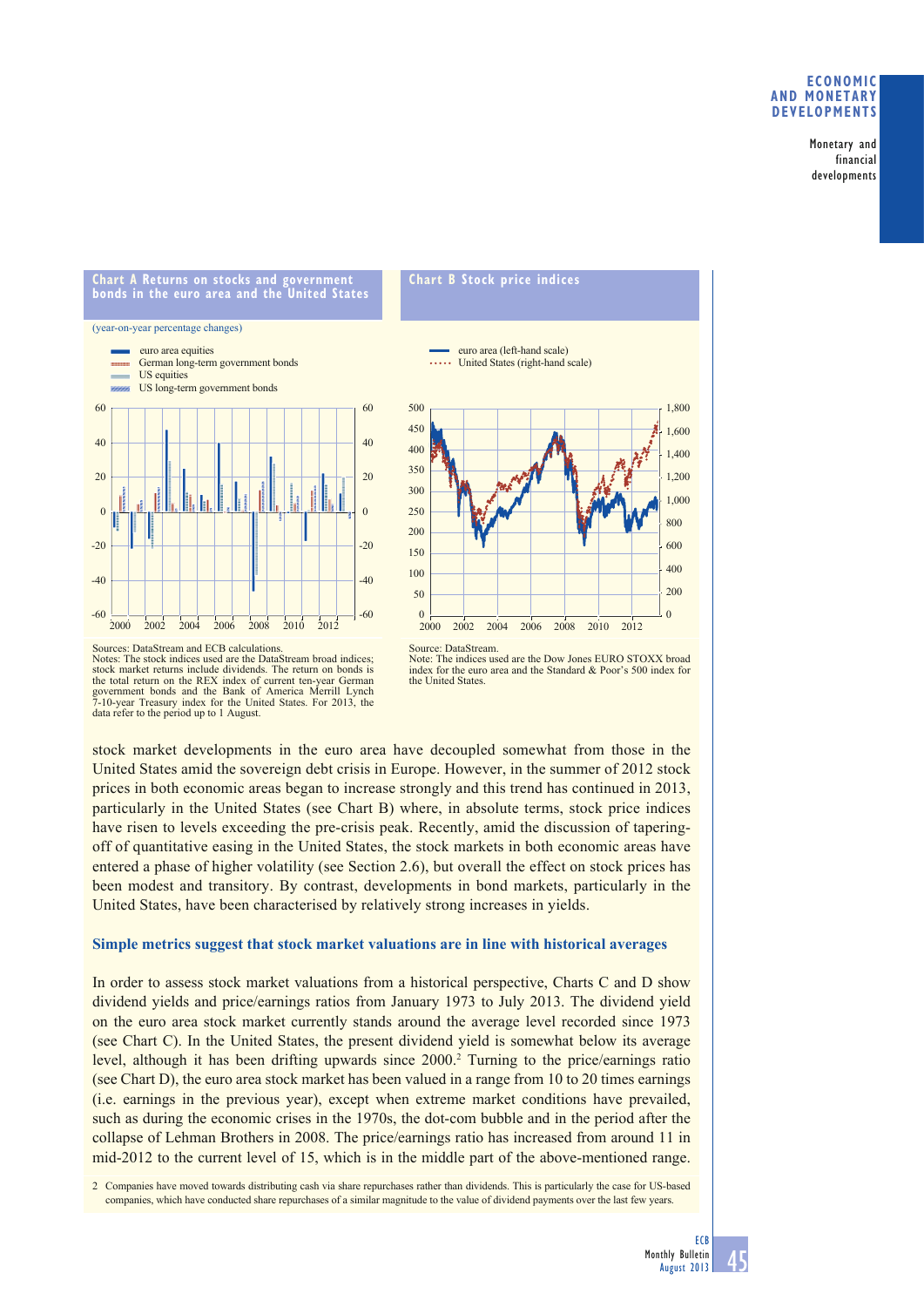

Notes: The indices used are the DataStream broad indices. Price/earnings ratios based on ten years' earnings are calculated using the average of the last ten years' earnings measured at the current period's price level.

Looking at average earnings over the last ten years to reduce the effect of temporary fluctuations in corporate earnings,<sup>3</sup> the current valuation of euro area stocks still seems low in a historical context, despite the recent increase in prices. The price/earnings ratio for the United States has tended to be slightly higher than the ratio for the euro area, and this is currently the case. Based on the price/earnings ratio calculated using the last ten years' earnings, US stocks appear to be trading at a much higher valuation than euro area stocks.

## **Expectations of corporate earnings do not seem to explain stock price increases since mid-2012**

Chart E shows the development over time of professional stock analysts' forecasts of earnings for the fiscal years 2012-14, for companies based in the euro area and the United States. Earnings forecasts for euro area companies have been continuously revised downwards since late 2011, in line with projections for the macroeconomy. Looking beyond the short horizon of these projections, longer-term earnings growth expectations for euro area companies have remained broadly unchanged since the summer of 2012.<sup>4</sup> This suggests that stock price increases since mid-2012 have not been the result of higher earnings expectations either in the short term or in the longer term. In the United States, short-term earnings forecasts have also been revised downwards, albeit to a lesser extent.

As the increases in stock prices in the euro area apparently did not occur as a result of higher projected earnings, the discounting of future cash flows must have changed. The dividend

3 For a discussion of the predictive power of this measure, see, for example, Campbell, J.Y., and Shiller, R.J. (1998), "Valuation ratios and the long-run stock market outlook", *The Journal of Portfolio Management*, Winter 1998, Vol. 24, No 2, pp. 11-26. 4 See, for example, Section 2.5, *Monthly Bulletin*, ECB, June 2013.

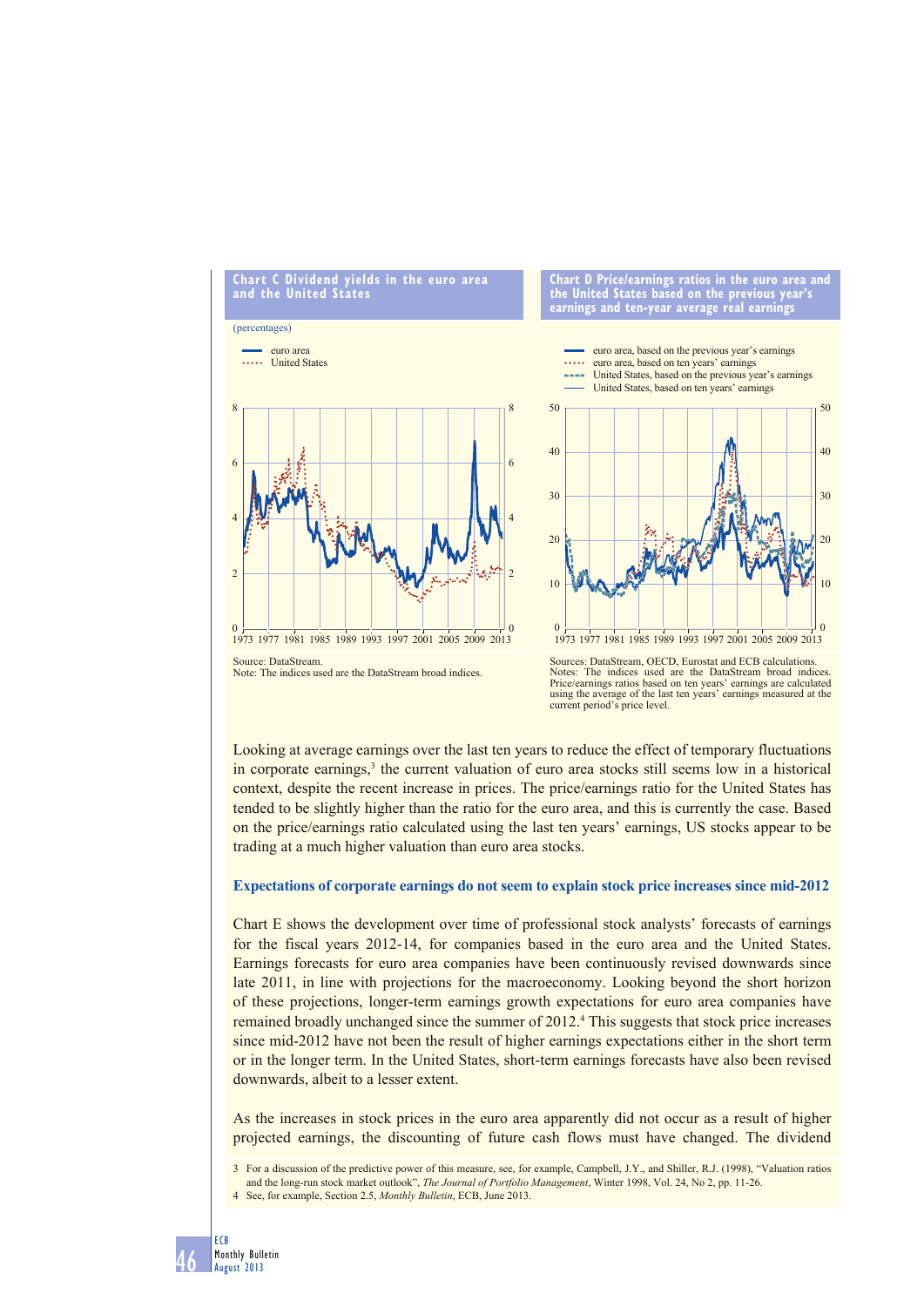## **ECONOMIC AND MONETARY DEVELOPMENTS**

Monetary and financial developments

**Chart E Revisions over time of stock analysts' short-term forecasts of corporate earnings in the euro area and the United States**

#### (weighted earnings per share)

#### x-axis: time of forecast

y-axis: forecasted weighted earnings per share within a given fiscal year



Sources: DataStream, I/B/E/S and ECB calculations. Example: The thick red dotted line shows the development in professional analysts' earnings forecasts for the fiscal year 2013<br>for companies in the EURO STOXX index.<br>Notes: The indices used are the Dow Jones EURO STOXX broad index for the euro area and the Standard & Poor's 500 index for the United States. For the United States, for each fiscal year the weighted earnings are rebased. Weighted earnings per share represent the total earnings that would accrue to the holder of one unit of the index.

**Chart F Decomposition of the required return on euro area equities into expected long-term inflation, real interest rates on long-term government bonds and the equity risk premium**

(percentages per annum)



Sources: DataStream, I/B/E/S, Consensus Economics and ECB calculations. Notes: The long-term real interest rate is the real yield on ten-year

euro area government bonds (see also Section 2.4). The figure for expected long-term inflation is from the Consensus forecast.

discount model provides a simple analytical tool to derive a (constant) discount factor for the expected cash flows.<sup>5</sup> It yields an estimate of the additional return required by investors on an equity investment compared with a low-risk investment in long-term government bonds, i.e. the equity risk premium (see Chart F).<sup>6</sup> The equity risk premium increased from 2000 to 2005, albeit from a very low level, during the dot-com bubble. From mid-2005 to mid-2007 it declined amid a general low pricing of risk in all major capital market segments. From the summer of 2007, however, the equity risk premium increased strongly, as equity prices declined in the context of the financial crisis. Thereafter, it continued to increase amid a sharp decline in real interest rates. As a result of the stock price increases observed since mid-2012, the equity

5 The model links current stock prices with the present value of future expected dividends. Dividends are modelled to grow according to available professional stock analysts' estimates and subsequently with a long-term potential GDP growth rate. The discount factor that equates the present value of the projected dividends to current stock prices is the required return on the equity investment. The equity risk premium is the difference between that required return and the sum of the long-term real interest rate on AAA-rated government bonds and long-term expected inflation (using the figure from the Consensus forecast). One source of uncertainty regarding the calculation is the use of medium to long-term forecasted dividend growth; see, for example, the box entitled "What is the information content of stock market earnings expectations held by analysts?", *Monthly Bulletin*, ECB, March 2004.

<sup>6</sup> For details on different models for deriving an estimate of the equity risk premium, see the article entitled "Valuing stock markets and the equity risk premium", *Monthly Bulletin*, ECB, November 2008.